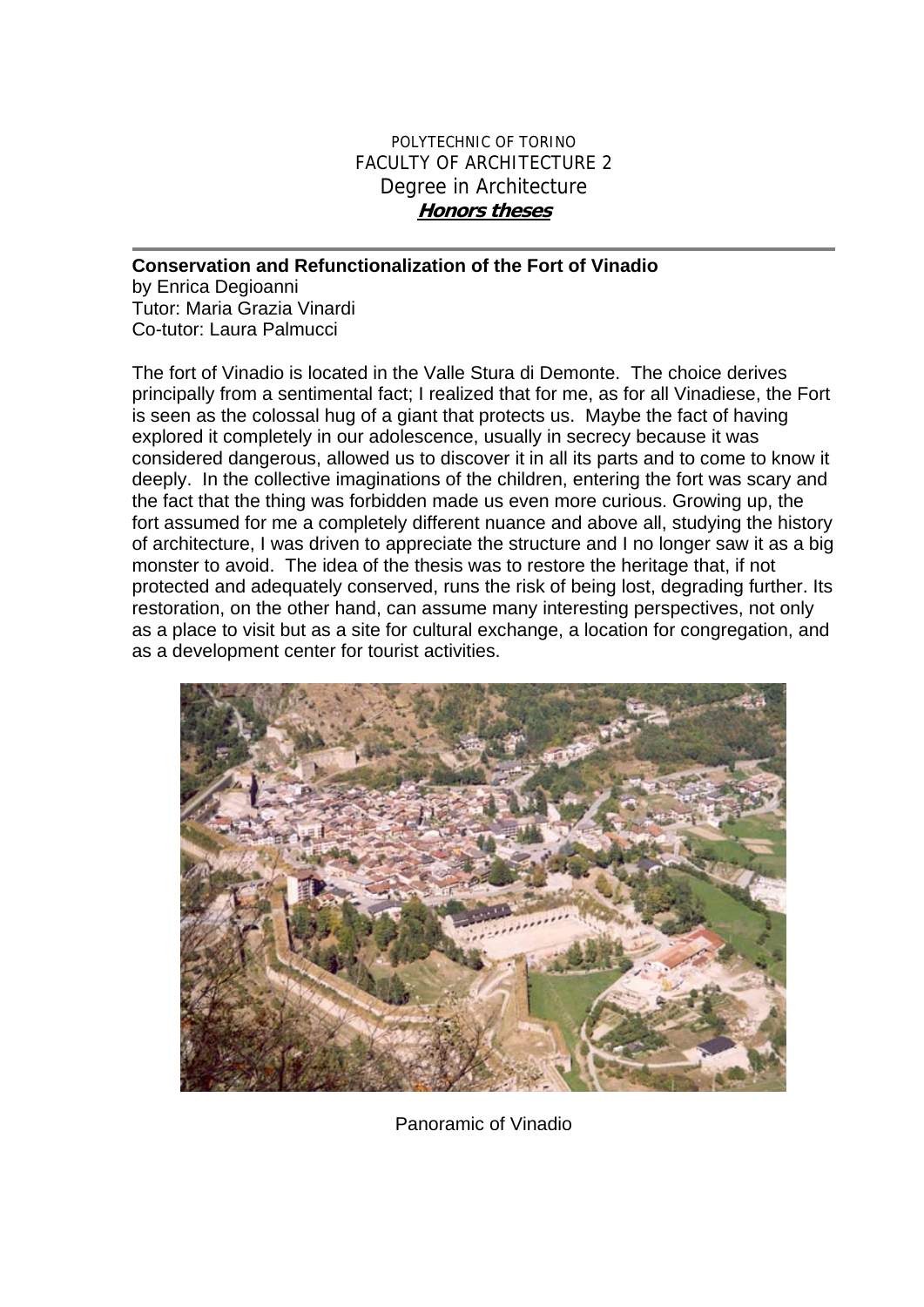The fort, built in 1834 to prevent the access of possible invaders from France, must become now the instrument to attract people that travel without impediment across the Maddalena pass. My thesis mainly concentrates on the conservation and refurbishment of the fort for possible tourist development. I focused on the Carlo Alberto barracks because it is one of the places that shows the greatest degradation and because during the period of maximum development of the fort it was the central node of the whole fortified system.



2005 - Carlo Alberto barracks

This work develops in four chapters: the first one concerns the history of Valle Stura from the moment in which the defensive structures were first discussed, starting with the fort of Demonte, and then describing the steps that led to the construction of the fort of Vinadio. The second chapter contains an analysis of the town to understand how it transformed and developed over time and how the fortifications impacted the buildings of the village. The third chapter analyzes the eighteenth-century barracks and describes the degradation of the Carlo Alberto barracks.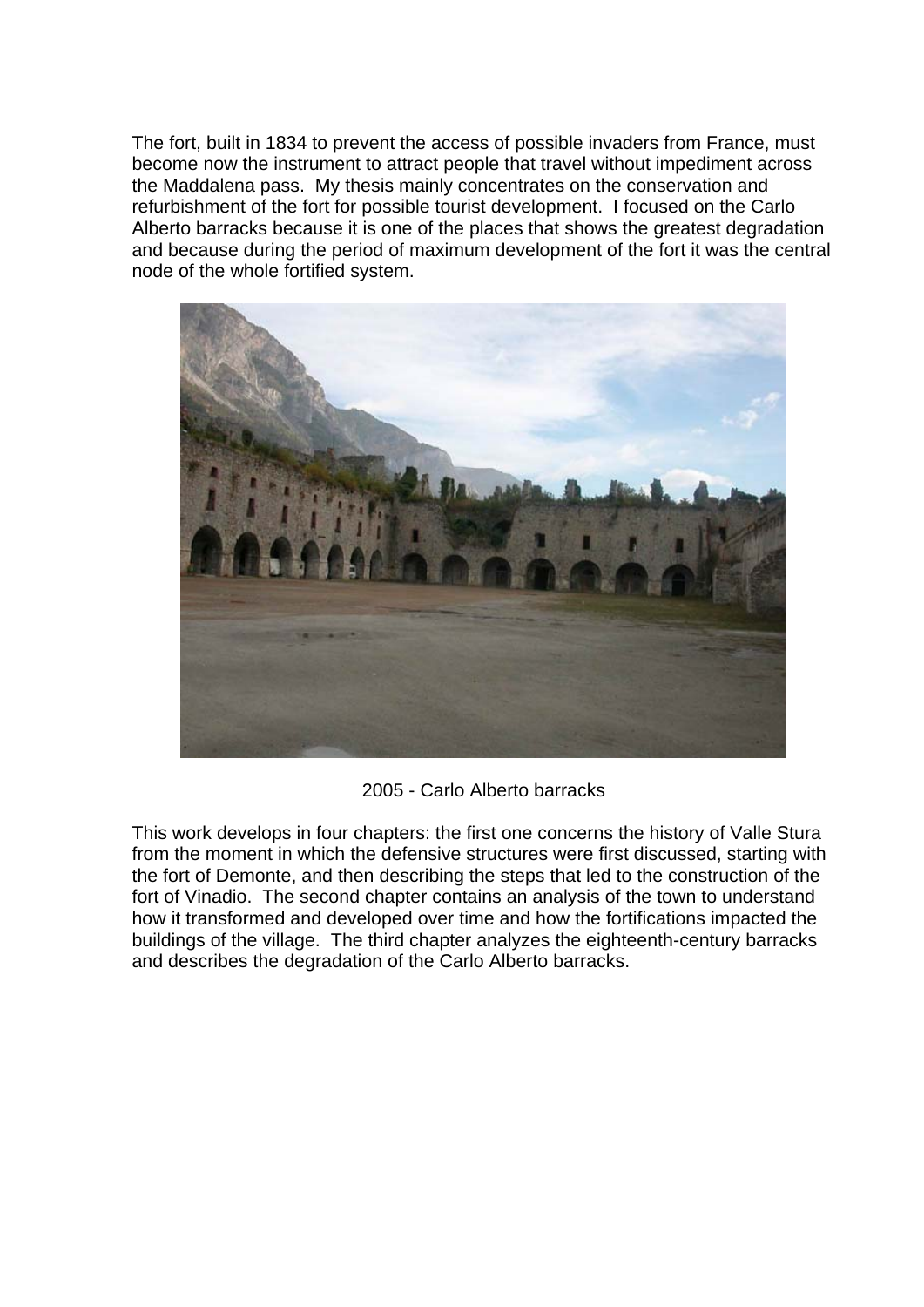

1880 - Carlo Alberto barracks

The last chapter, finally, focuses on the intended purpose of the fort in its entirety and considers a series of possible paths for visitors, keeping in mind the intent of giving a new function to the Carlo Alberto.

Thinking of a possible restoration of buildings like these is not simple, because of the need for funding that only large entities like the Piedmont Region or the European Community can provide on the basis of targeted projects. Moreover, in this case it is necessary to work on structures that had, when they were built, functions that are no longer compatible with modern uses, except for military purposes. Every possible restoration struggles with the need for different spaces, the reality of scarcely lit rooms, the difficulty of heating, and the limited access for people with disabilities. It could be possible to think about including the fort in a broader system of tourist sites, like for example the nearby Valle delle Meraviglie and France, since the western Alps are scattered with alpine forts that were built in the middle of the nineteenth century and that are located on the border between Italy and France.